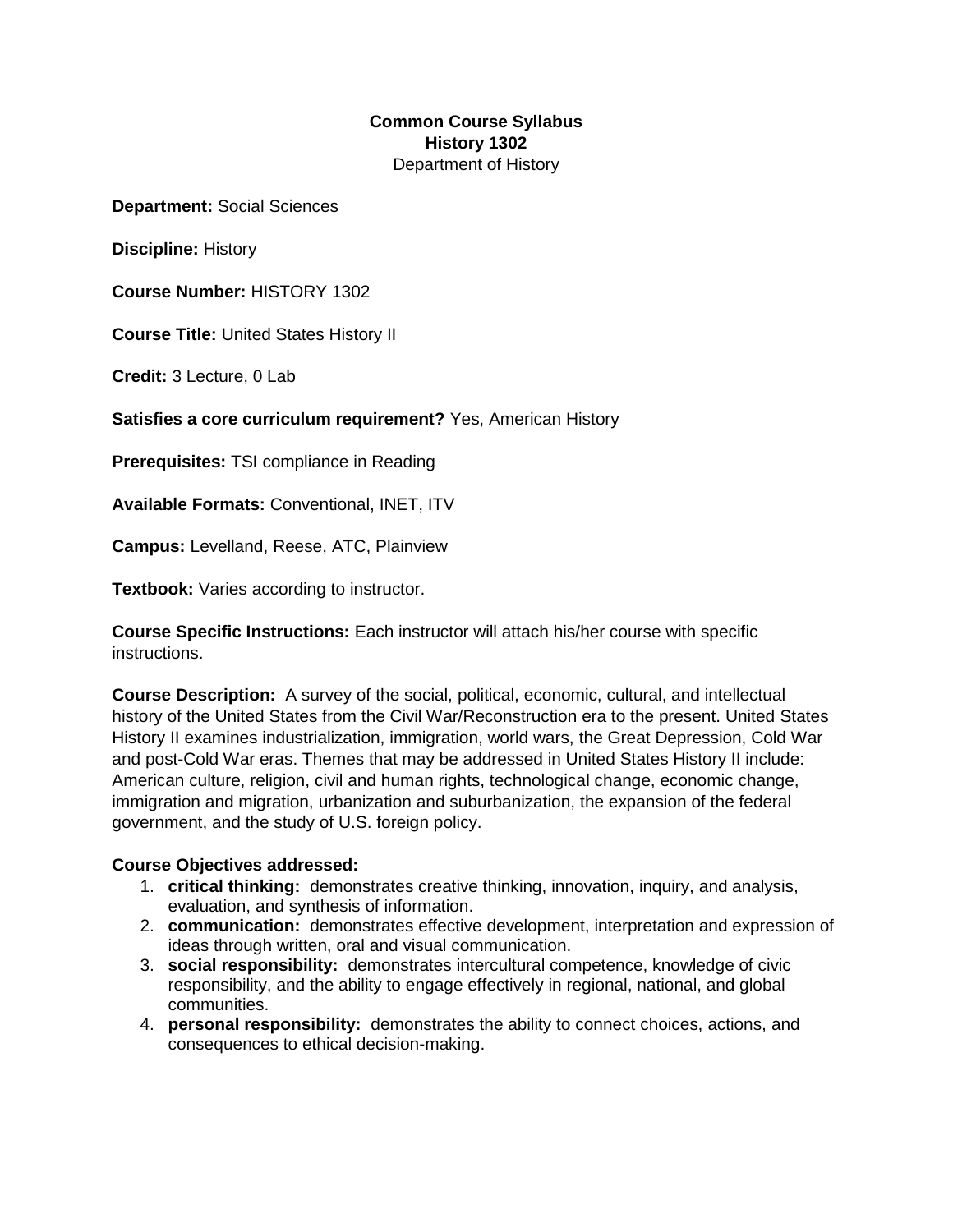**Course Purpose:** To acquaint students with the diversity of American history and to promote critical thinking in interrelating the past to the present. Fundamentally, the course promotes general understanding of a body of knowledge any literate person should possess about the history of his own country.

**Course Requirements:** To maximize a student's potential to complete this course, he/she should attend all class meetings, complete all homework assignments and examinations in a timely manner, and complete all other projects or papers as assigned in the instructor's specific instructions.

**Course Evaluation:** See the instructor's course information sheet for specific items used in evaluating student performance.

**Attendance Policy:** Whenever absences become excessive and in the instructor's opinion, minimum course objectives cannot be met due to absences, the student will be withdrawn from the course. Each instructor will have additional information about attendance on his/her course information sheet.

#### **Learning Outcomes**

Upon successful completion of this course, students should be familiar with the evolution of the nation and its role in the world from the mid-nineteenth century to the early twenty-first century. This would include the ability to:

- Create an argument through the use of historical evidence.
- Analyze and interpret primary and secondary sources.
- Analyze the effects of historical, social, political, economic, cultural, and global forces on this period of United States history.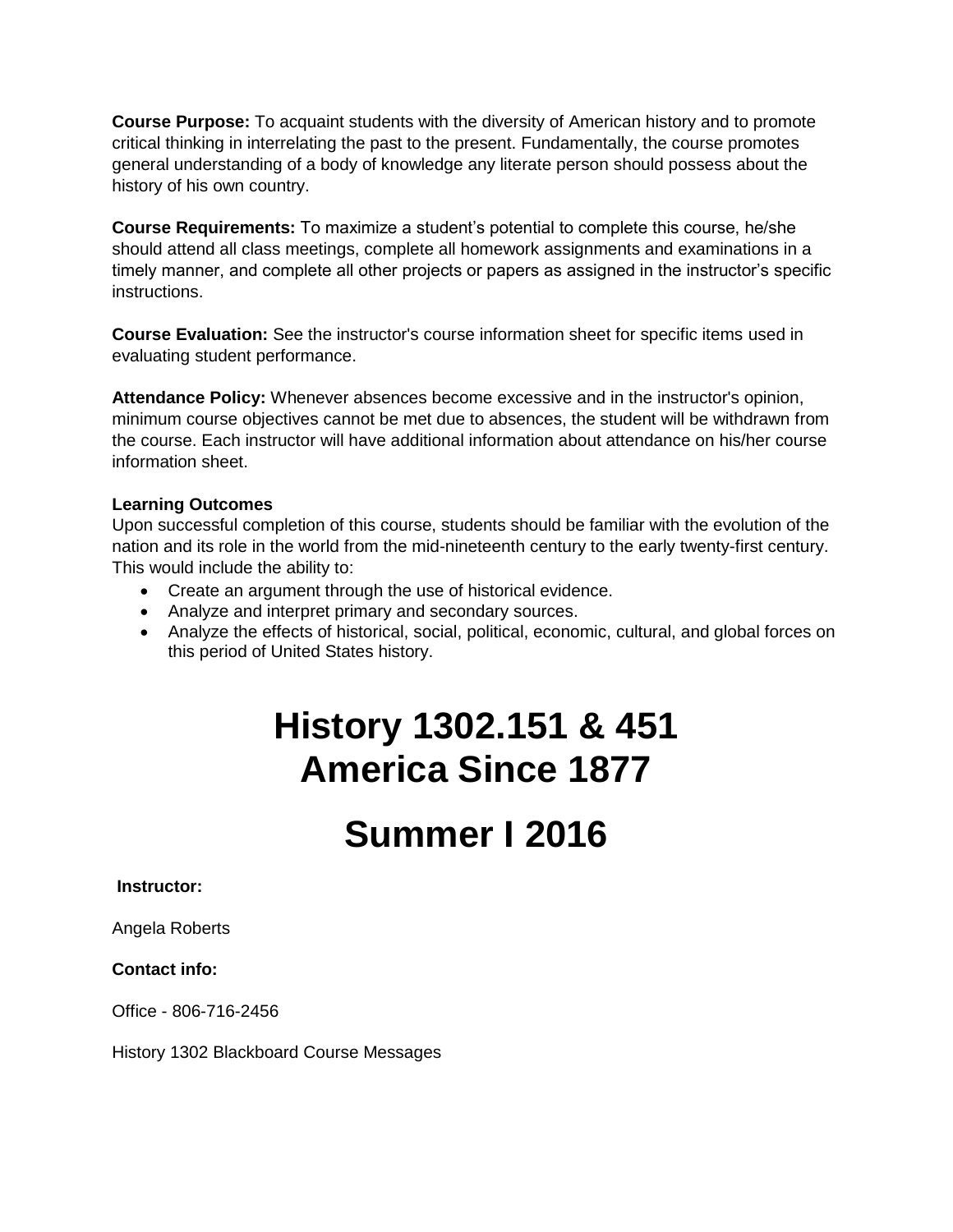# **History 1302 History of the United States from 1877 to present Course Syllabus**

Mr. Christopher Trobridge Email: ctrobridge@southplainscollege.edu - please put HIST1302 in subject line Reese Center Building 3, Room 321 Monday - Thursday 6:00-7:55pm

#### **Required Texts**

Murrin, Johnson, McPherson et al, *Liberty, Equality, Power: A History of the American People*, Volume 2: 6th Edition

### **Course Description**

A survey of the social, political, economic, cultural, and intellectual history of the United States from the Civil War/Reconstruction era to the present. United States History II examines industrialization, immigration, world wars, the Great Depression, Cold War and post-Cold War eras. Themes that may be addressed in United States History II include: American culture, religion, civil and human rights, technological change, economic change, immigration and migration, urbanization and suburbanization, the expansion of the federal government, and the study of U.S. foreign policy.

### **Learning Outcomes and Course Objectives:**

Learning Outcomes:

Upon successful completion of this course, students should be familiar with the evolution of American political, social, and economic institutions and traditions from the mid-nineteenth century to the early twenty-first century. This would include the ability to:

- $\triangleright$  Create an argument through the use of historical evidence.
- Analyze and interpret primary and secondary sources.
- Analyze the effects of historical, social, political, economic, cultural, and global forces on this period of United States history.

Upon successful completion of this course, students should be familiar with the evolution of American political, social, and economic institutions and traditions and its role in the world from the mid-nineteenth century to the early twenty-first century. This would include the following:

- $\triangleright$  American culture
- $\triangleright$  religion
- $\triangleright$  civil and human rights
- $\triangleright$  technological change
- $\triangleright$  economic change
- $\triangleright$  immigration and migration
- $\triangleright$  urbanization and suburbanization
- $\triangleright$  the expansion of the federal government
- $\triangleright$  the study of U.S. foreign policy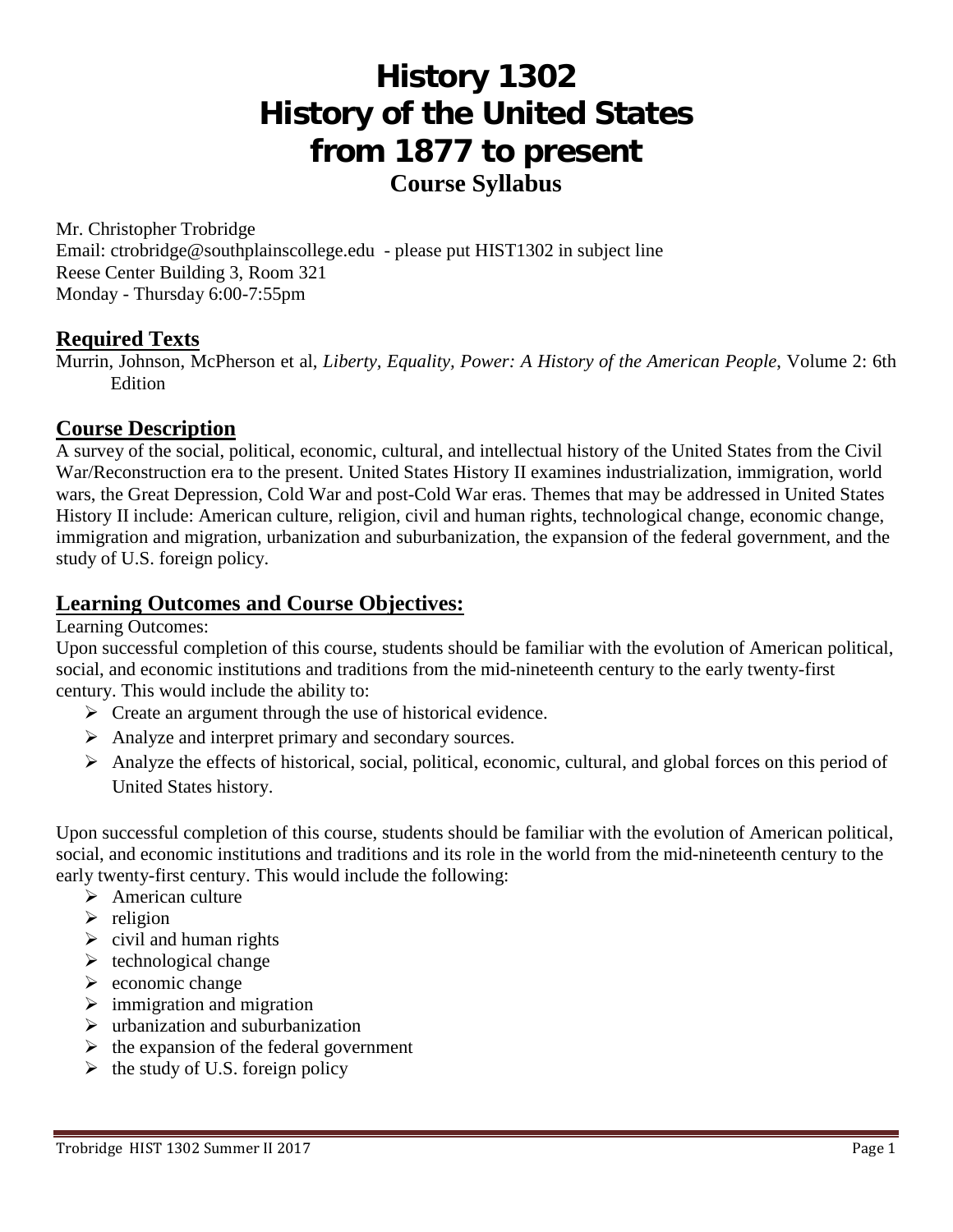Course Objectives:

During this course students will be taught how to think critically, how to communicate effectively, and how to identify and practice social and personal responsibility. Class lectures and assignments will focus on these techniques and students will be given opportunities to implement the different techniques.

- $\triangleright$  critical thinking: to include creative thinking, innovation, inquiry, and analysis, evaluation, and synthesis of information.
- $\triangleright$  communication: to include effective development, interpretation and expression of ideas through written, oral and visual communication.
- $\triangleright$  social responsibility: to include intercultural competence, knowledge of civic responsibility, and the ability to engage effectively in regional, national, and global communities.
- $\triangleright$  personal responsibility: to include the ability to connect choices, actions, and consequences to ethical decision-making.

## **Civility in the Classroom:**

Students are expected to assist in maintaining a classroom environment that is conducive to learning. In order to assure that all students have the opportunity to gain from time spent in class, unless otherwise approved by the instructor; students are prohibited from engaging in any other form of distraction. Inappropriate behavior in the classroom shall result, minimally, in a request to leave class.

Examples of inappropriate behavior include cellular phones hostile or excessively aggressive behavior towards other students or the instructor, excessive tardiness, leaving class early, making offensive remarks, prolonged chattering, reading newspapers during class, sleeping, talking out of turn, arriving late to class, dominating discussions, overt inattentiveness, etc.

## **Cheating and Plagiarism**:

It is the aim of the faculty of South Plains College to foster a spirit of complete honesty and a high standard of integrity. The attempt of any student to present as his or her own any work which he or she has not honestly performed is regarded by the faculty and administration as a most serious offense and renders the offender liable to serious consequences, possibly suspension.

**Cheating:** Dishonesty of any kind on examinations or on written assignments, illegal possession of examinations, the use of unauthorized notes during an examination, obtaining information during an examination from the textbook or from the examination paper of another student, assisting others to cheat, alteration of grade records, illegal entry or unauthorized presence in an office are examples of cheating. Complete honesty is required of the student in the presentation of any and all phases of course work. This applies to quizzes of whatever length, as well as to final examinations, to daily reports and to term papers.

**Plagiarism:** Offering the work of another as one's own, without proper acknowledgment, is plagiarism; therefore, any student who fails to give credit for quotations or essentially identical expression of material taken from books, encyclopedias, magazines and other reference works, or from the themes, reports or other writings of fellow student, is guilty of plagiarism.

The consequence of plagiarism or cheating in my classes is this: the offender(s) will be receive zero credit for the entire assignment or exam or will be automatically dropped from the class with an F.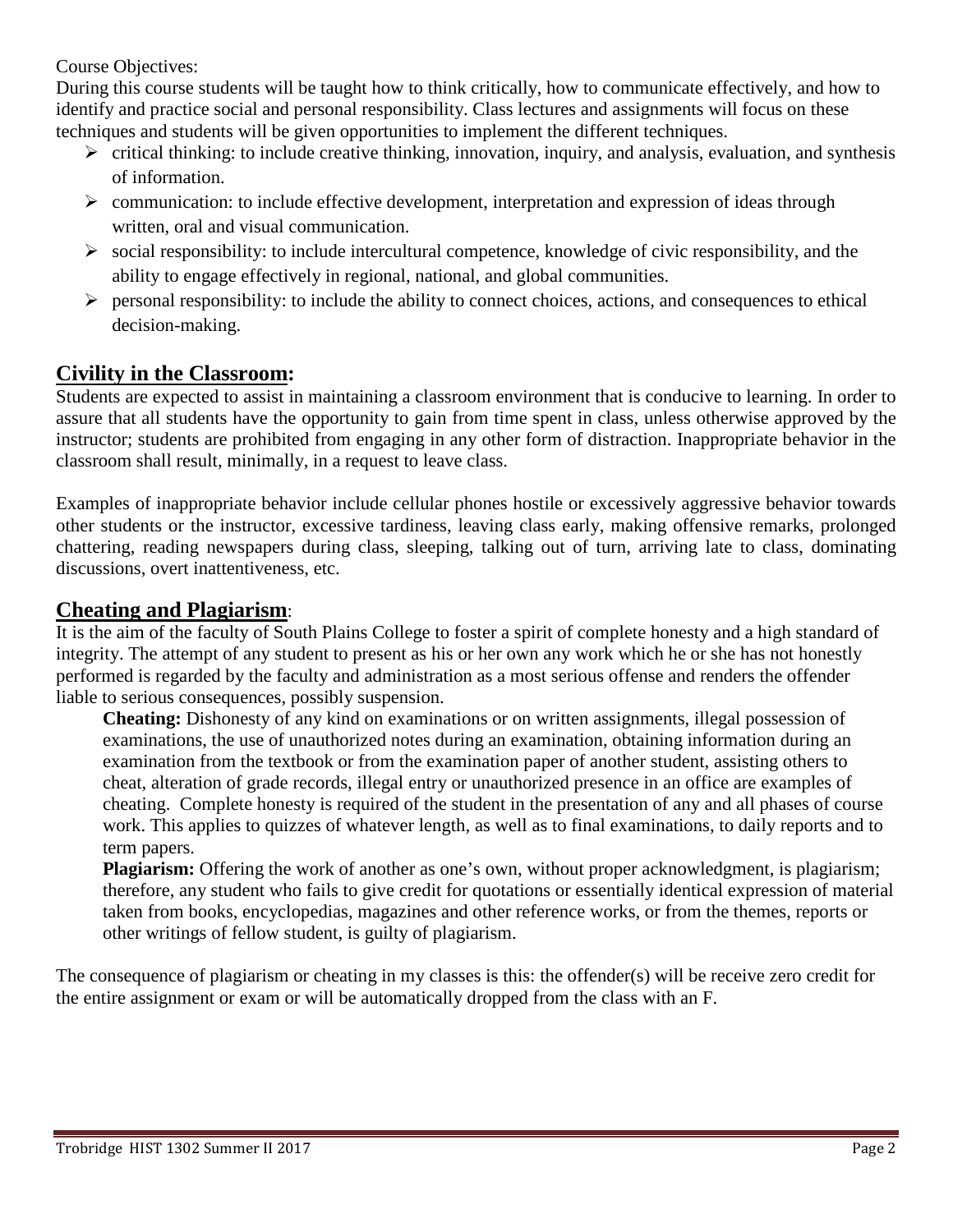## **Attendance Policy:**

The instructor expands on many of the topics from the textbook, and explores subjects not discussed in the text. As a result of the importance of class lectures attendance in this course is mandatory. I understand that at times it will be necessary to miss a class. If there are such circumstances they should be discussed with the instructor *in advance, or as soon as possible.* The instructor can approve such instances (with documentation) so that they will not count against you. Three (3) absences are allowed without penalty. Your fourth (4) absence will result in the reduction of your course grade by one half a letter grade. Your fifth (5) absence will result in failure for the course.

All Students are required to read their text according to the lecture schedule above. Students should be prepared to contribute to class discussion of the lecture topics. Exams will be based on both lecture and discussion of the text, and students should maintain careful notes in order to prepare for these exams. Students are responsible for all missed reading assignments, notes etc.

The instructor reserves the right to count students absent if they are not prepared, being disruptive, or participating in class. Students are expected to follow all class procedures, including the prohibition of phones

#### **Religious Holidays**

Any student who intends to observe a religious holy day should make that intention known to the instructor prior to the absence. A student who is absent from class for the observance of a religious holy day shall be allowed to take an examination or complete an assignment scheduled for that day within a reasonable time after the absence.

### **Office Hours:**

While I do not have specific office hours, I am more than happy to meet with any of you individually. Please email me or talk to me before or after class and we will agree to a meeting time and place. If you have questions concerning grades assigned on exams or other assignments please bring the assignment with you and specific questions concerning the grading. **If you have any difficulties relating to this course, I urge you to come to see us without delay.**

## **Make-up Policy:**

No make-ups are allowed; except for extreme circumstances.

**\* ALL MAKE-UP EXAMS WILL BE ESSAY ONLY (4 questions).** 

#### **FAILURE TO TAKE AN EXAM WILL RESULT IN FAILURE FOR THE SEMESTER.**

**If you miss a Blackboard assignment due date, you will not get any points for that assignment.** If you know you will be absent on exam day, you can take the exam early. There will be no curves on exam grades or assignments.

## **Grading Policy:**

.

There will be one final exam (150 points), two mid-term examinations (100 points each), four book quizzes (20 points each), one film assignments (75 points), and attendance and participation (50 points total). Final grade will be calculated based upon a total possible score of 550: 495-550= "A"; 445-495 = "B"; 385-445 = "C"; 330-385= "D"; below 330 = "F".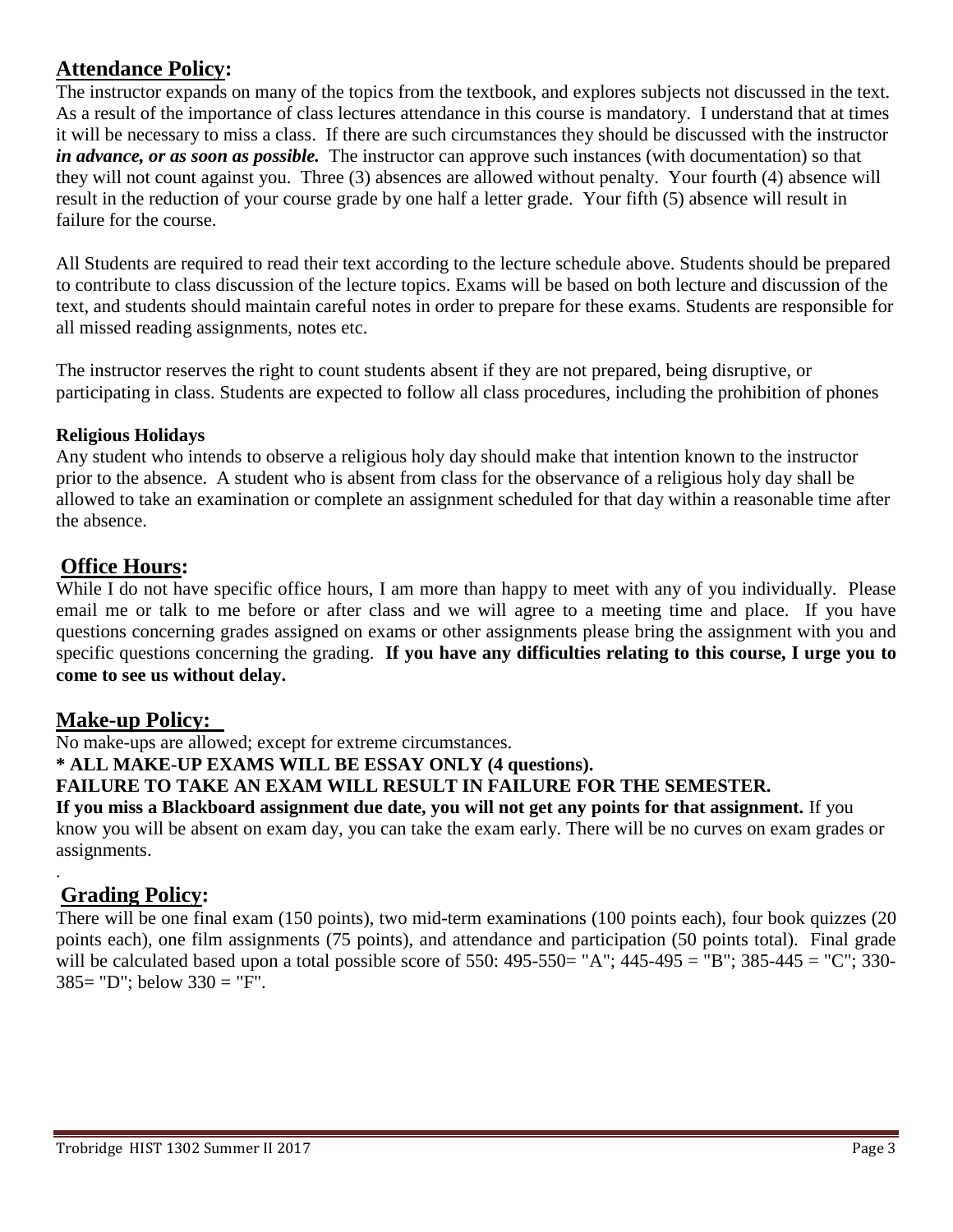## **Students with Disabilities:**

Students with disabilities, including but not limited to physical, psychiatric, or learning disabilities, who wish to request accommodations in this class should notify the Disability Services Office early in the semester so that the appropriate arrangements may be made. In accordance with federal law, a student requesting accommodations must provide acceptable documentation of his/her disability to the Disability Services Office. For more information, call or visit the Disability Services Office at Levelland Student Health & Wellness Center 806-716-2577, Reese Center (also covers ATC) Building 8: 806-716-4675, Plainview Center Main Office: 806-716-4302 or 806-296-9611, or the Health and Wellness main number at 806-716-2529.

## **Diversity Statement:**

In this class, the teacher will establish and support an environment that values and nurtures individual and group differences and encourages engagement and interaction. Understanding and respecting multiple experiences and perspectives will serve to challenge and stimulate all of us to learn about others, about the larger world and about ourselves. By promoting diversity and intellectual exchange, we will not only mirror society as it is, but also model society as it should and can be.

## **Student Privacy**

South Plains College is bound by the Texas Open Records Law and the Family Educational Rights and Privacy Act of 1974. Information regarding these topics can be found in the South Plains College Catalog. As far as this class is concerned, I will NOT release or discuss your class performance, grades, averages, or attendance with anyone but you. This means that your parents, class counselors, principals, or any other interested party will not gain this information from me – if they need this sort of information they must ask you for it. This provision does not apply to student athletes or those for whom a grade check is part of their scholarship support.